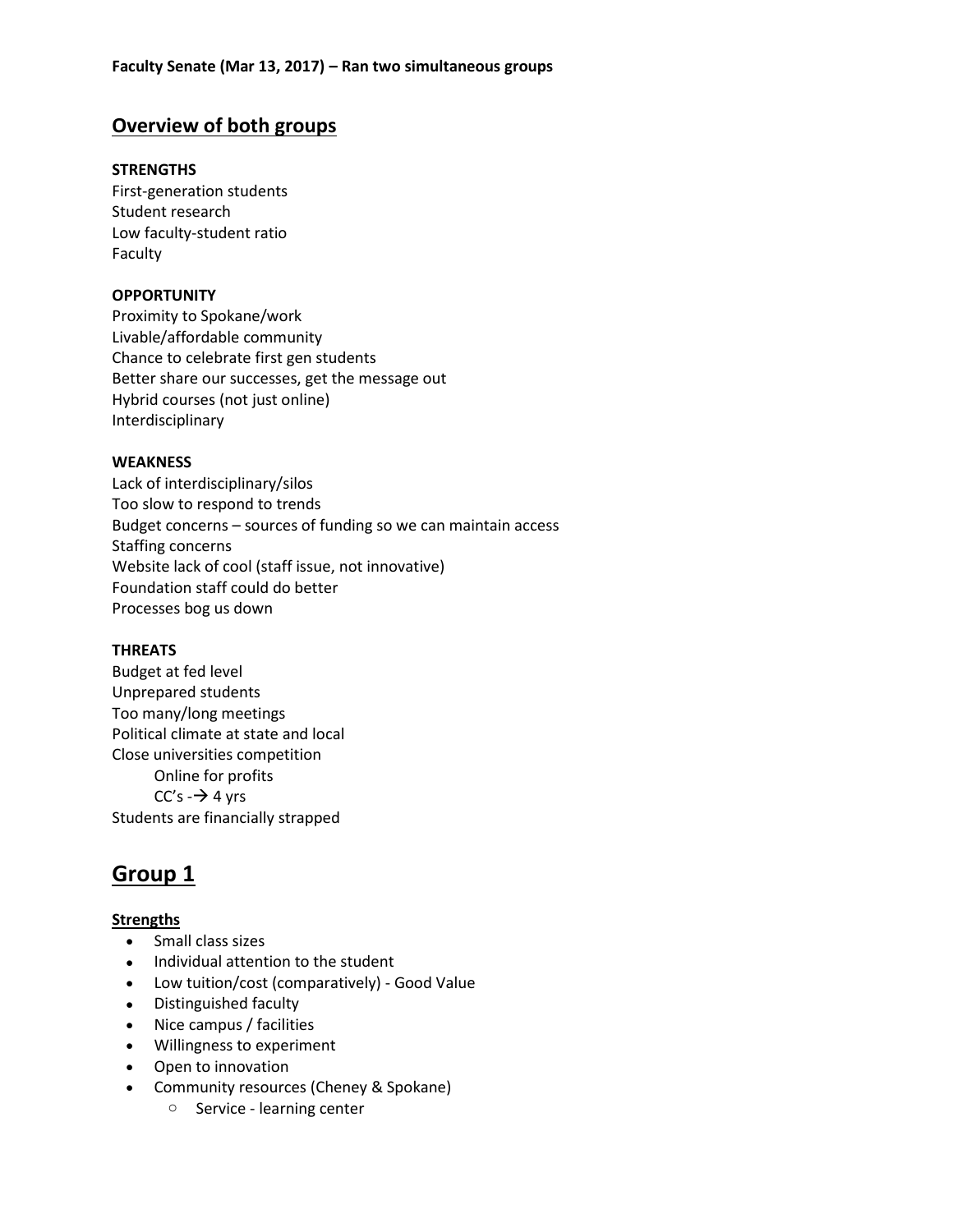- o Internship programs
- o Graduate programs
- Unique Programs
- Campus size
- Constant improvements
- Selected programs with successful placement upon graduation
- Autonomous Ethnic Studies for specialized student support
- Location
- Faculty Advising
- Connections with local community
- Spokane is groovy
- We provide opportunities for underserved populations (1st Generation, etc.)
- Non-traditional student (a strength but can also be a weakness)

# **Weaknesses**

- Outdated self-imposed policies and procedures
- Low participation rate in shared governance
- EWU's Website
- Foundation
- Resources --> e.g.. to hire outstanding & creative staff
- Unclear internationalization strategy (do we want international students or not?)
- Endowments!!
- Lack of scholarships
- Benefits for faculty (tuition for families, tickets to games, shows, rec center, etc.)
- Technology in the classrooms
- Standards for SATS and ACTs
- Work with local schools (k-12)
- Field trip policies
- Student housing policies
- Faculty can't edit department web pages
- Low incentive for seeking external funding lack of release time
- Use of adjuncts

# **Opportunities**

- Communicate our successes locally, regionally, national, international (especially the west side)
- Promote more of our research accomplishments in addition to sports
- Market ourselves
- Expand partnerships
- Create more international opportunities for our students/exchange programs
- More international faculty exchange
- Be more proactive in reaction to current political/social events
- Programs in Tri-Cities
- Geography (northwest)
- Untapped regional potential (art, cultural)
- Unique programs (MFA)
- Online / hybrid
- Integrative programs
- More certificate programs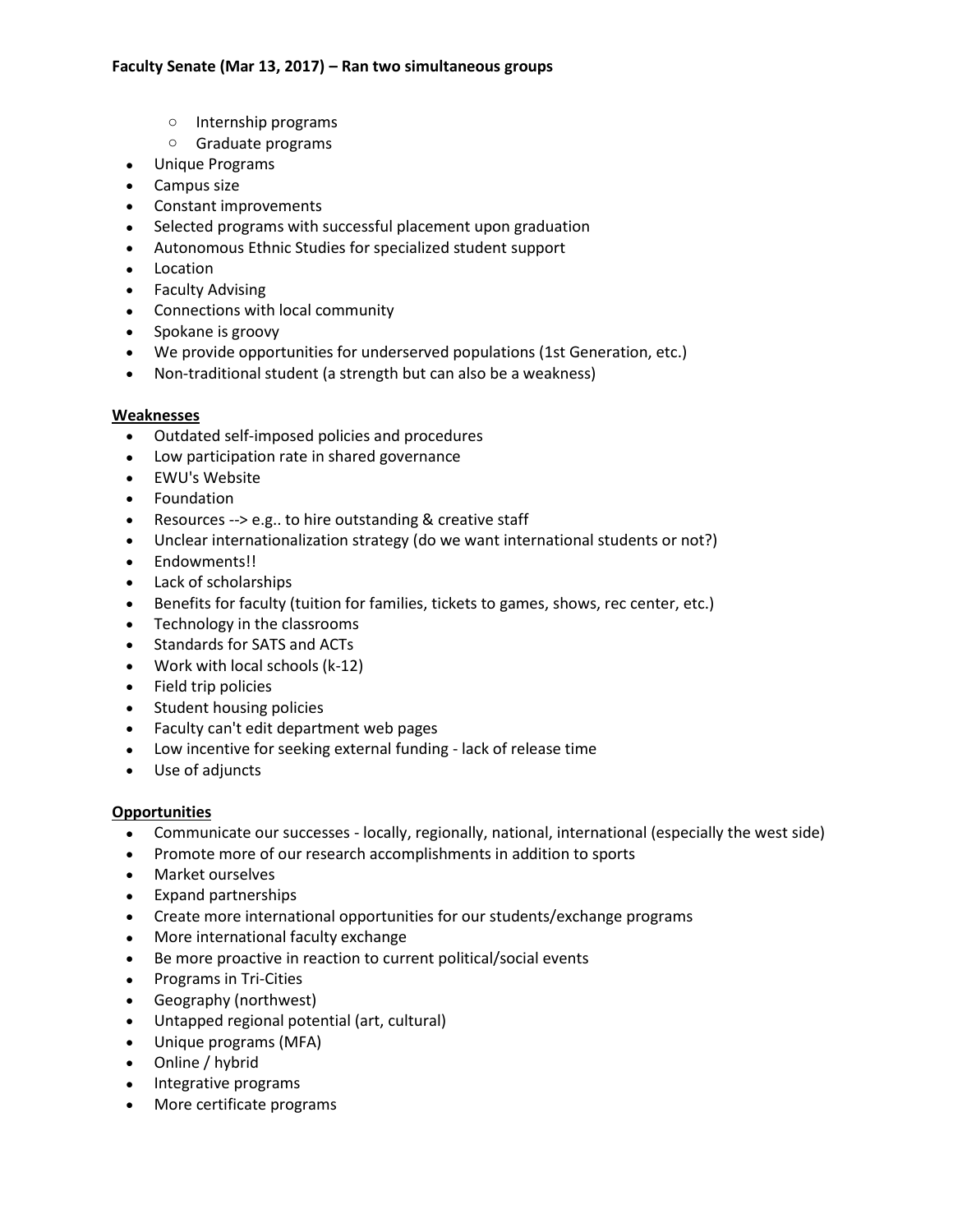- Non-degree options
- Unique general education could attract more and better students
- Smart/measured expansion
- Larger presence and voice in Olympia Legislature

#### **Threats**

- Unprepared students
- Budget
- Community college and for profit on-line (most important)
- Standardized curriculum
- Campus aesthetics on other institutions
- Off campus housing
- Budget restrictions
- Legislature perceptions of EWU
- Inferiority complex
- Lack of focus on who we are
- Political climate
- Competition with other state universities
- Worsening international/national situation/climate
- Lack of strong programs in the emerging fields (e.g. medicine, start-ups, etc.)

# **Group 2**

# **Strength**

- Responsive to 1st Generation students
- Active research faculty who are student mentors
- Students get 1st hand experience actually doing research
- Strong contingent of faculty engaged in High Impact Practices
- With relatively small classes, students have relatively greater access to faculty
- Gen Ed taught by PhD faculty
- Professional programs maintain healthy relationships w/external communities
- We do a good job of supporting/funding students for professional and academic conferences
- Union contract (CBA) makes tenure and probation easier
- Many opportunities for professional growth
- Do a good job of being a right to try institution admitting and support students from a range of preparations
- Collegiality in some depts. Is pretty good
- Faculty make EWU their career home and get engaged
- Excellent football team (Identity)
- Student/teacher contract ratio
- Support for research (student)
- Diversity of student body
- First generation students
- Well know faculty (excellent)
- Natural outdoor beauty and outdoor activities (Columbia Plateau, Turnbull)
- Cost of living is low
- Quality of life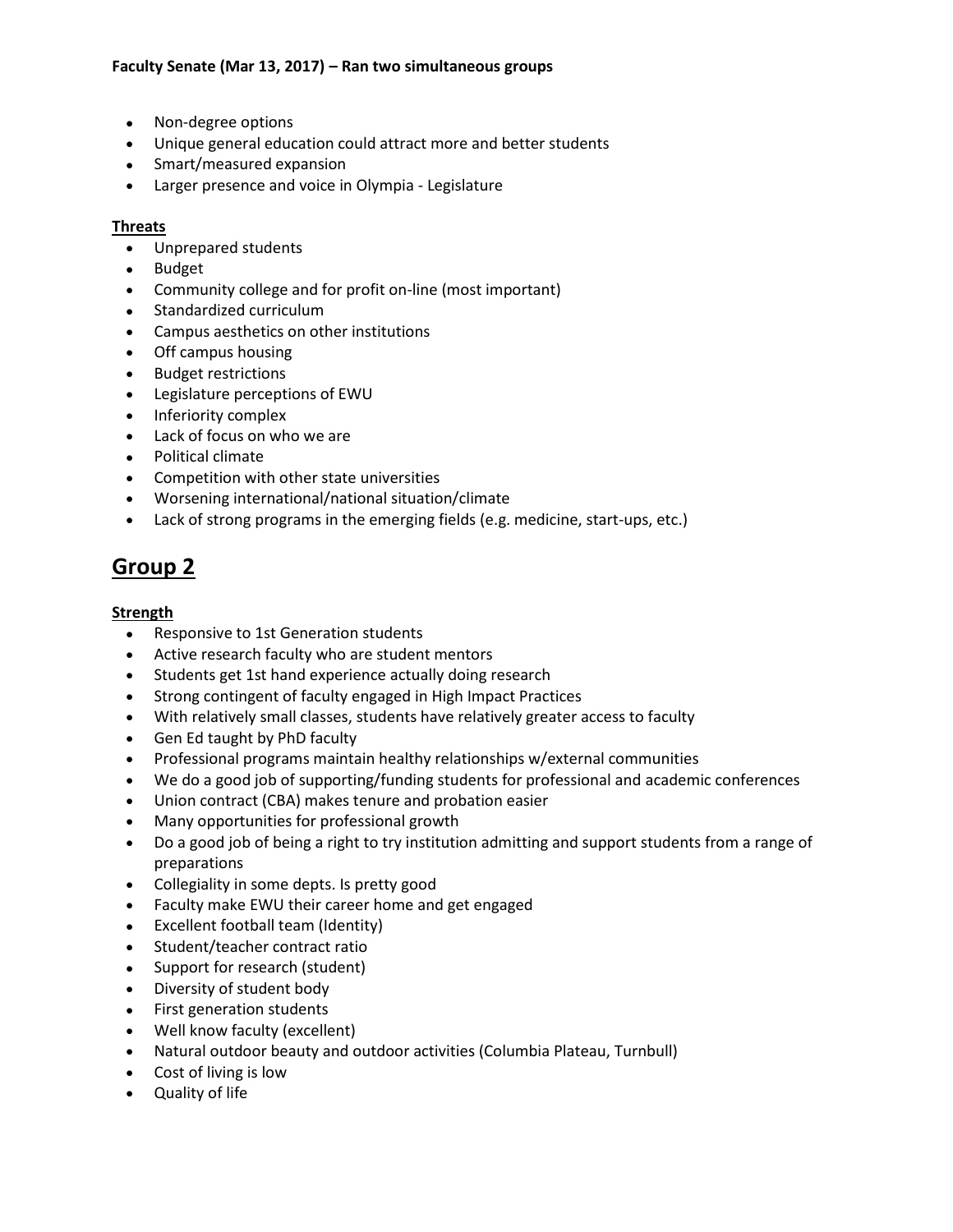- EPIC
- Proximity to Spokane

#### **Weaknesses**

- Inter-disciplinary opportunities are too few and unsupported
- Mission is unclear
- Take everyone and anyone (students); need resources to support those students we accept
- Mission creep: assessment and other increased responsibilities (non-teaching)
- Too slow to respond to changing political, social, economic environment
- Too homogenous not diverse (faculty)
- EWU does not tap the diversity we have
- HR processes too slow (potential to lose good faculty)
- Too much <mark>PTOL</mark>
- Imbalance tenure track and N.T.T.
- Shrinking operations (in real dollars)
- Imbalance: administrators to faculty hiring
- Advising consistency & # of advisors
- Campus food
- Number of lecturer positions teaching ?% of classes
- Lack of scholarship money
- Alumni monetary support
- Need a good capital campaign
- Not enough IT support

#### **Opportunities**

- Proximity to both urban & rural populations
	- o Spokane & Tri-Cities
	- o Marketing can we differentiate ourselves from other universities?
	- o Student internships and research
- Employment options/opportunities while in school
- WUE
- First Generations (time) students
- Locality to community colleges
- Collaboration w/other universities
- Online/hybrid education
- Co-located campus (increase presence)
- Satellite campuses
- Community college partnerships
- Develop legislative champions
- Market lower tuition
- Industry partnerships (including non-profits)
- Market "right to try"
	- o Social mobility function
	- o First generation
- Become community problem-solver applied research
- Collaborate w / atec high schools